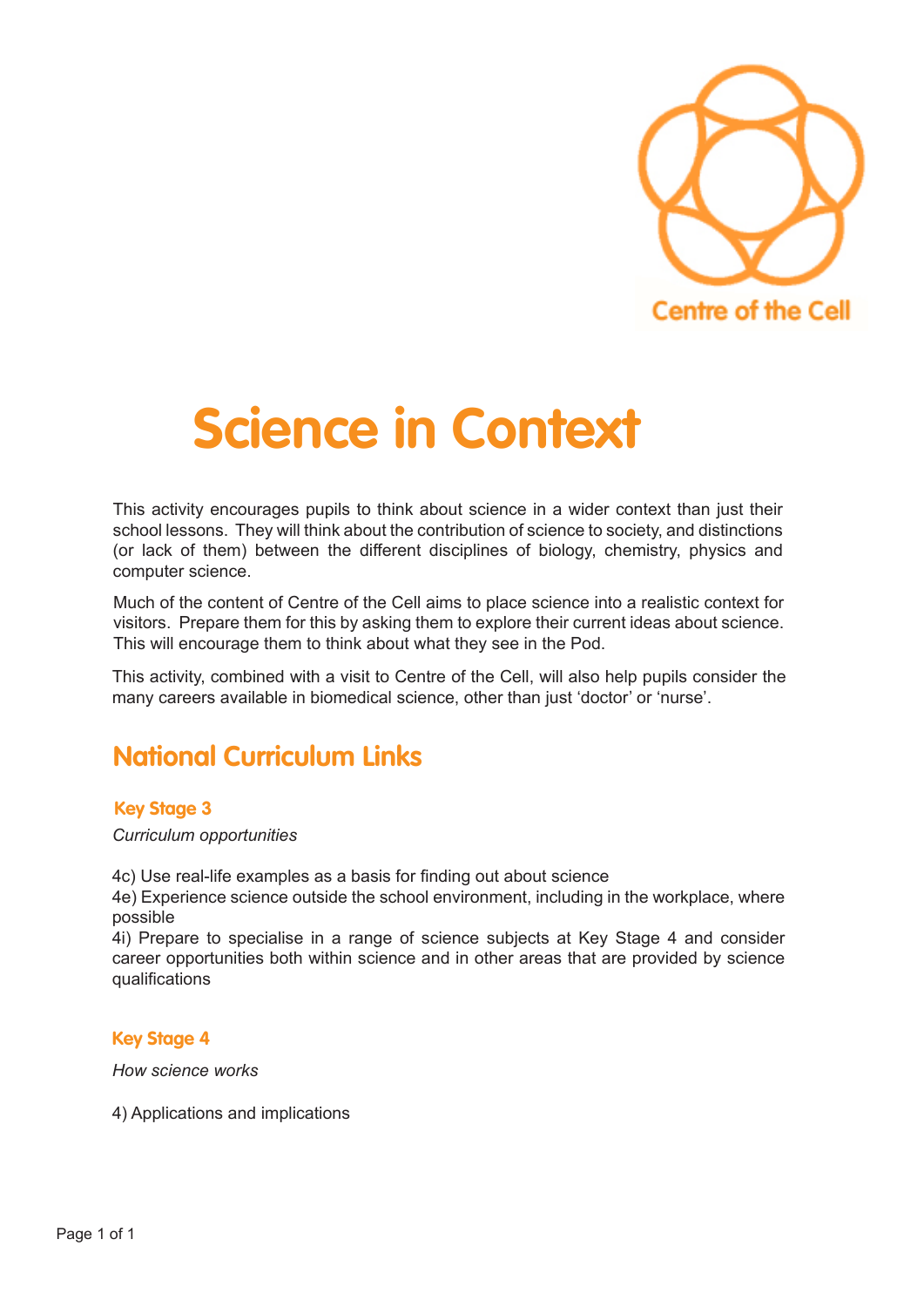## **Activity**

1. Ask pupils to write down the following:

Their view of science Their career ambitions The careers in science that are available Scientific/medical problems that still need tackling Scientific/medical problems that have been solved

*Unsolved problems include: a cure for HIV/AIDS; effective rehabilitation for spinal cord injury patients; a common cold vaccine; successful brain transplants*

*"Solved" problems include:* 

*the eradication of smallpox; the cause of and treatment for stomach ulcers; sequencing the human genome (note that genetic cures are still unavailable).*

2. The table below shows how the scientific disciplines overlap, giving areas where, for example, a biologist might work with physicists, or a computer scientist might work with chemists.

Ask the pupils to draw out a blank table, and give them the list of answers, asking them to fit the right answer into the right part of the table.

|                       | Projects involving both types of scientist                   |                                                                |                                                                                                     |                                                                            |
|-----------------------|--------------------------------------------------------------|----------------------------------------------------------------|-----------------------------------------------------------------------------------------------------|----------------------------------------------------------------------------|
|                       | <b>Biologist</b>                                             | Chemist                                                        | Physicist                                                                                           | Computer<br><b>Scientist</b>                                               |
| <b>Biologist</b>      |                                                              | <b>Blood testing</b>                                           | X-rays and<br>imaging                                                                               | Genetic<br>epidemiology<br><b>studies</b>                                  |
| Chemist               | Drug<br>development                                          |                                                                | Working at<br>the nanoscale<br>to develop<br>location-specific<br>medicines<br>delivery<br>systems. | Development<br>of new dialysis<br>machines.                                |
| Physicist             | Developing<br>artificial joints                              | Testing new<br>materials ie<br>for lightweight<br>wheelchairs. |                                                                                                     | Nerve/muscle<br>activity monitoring<br>ie eye<br>movements<br>during sleep |
| Computer<br>Scientist | Computational<br>models to<br>explore how<br>the brain works | Testing new<br>DNA detection/<br>sequencing<br>techniques      | Modelling<br>enzyme-protein<br>interactions at<br>the atomic level                                  |                                                                            |